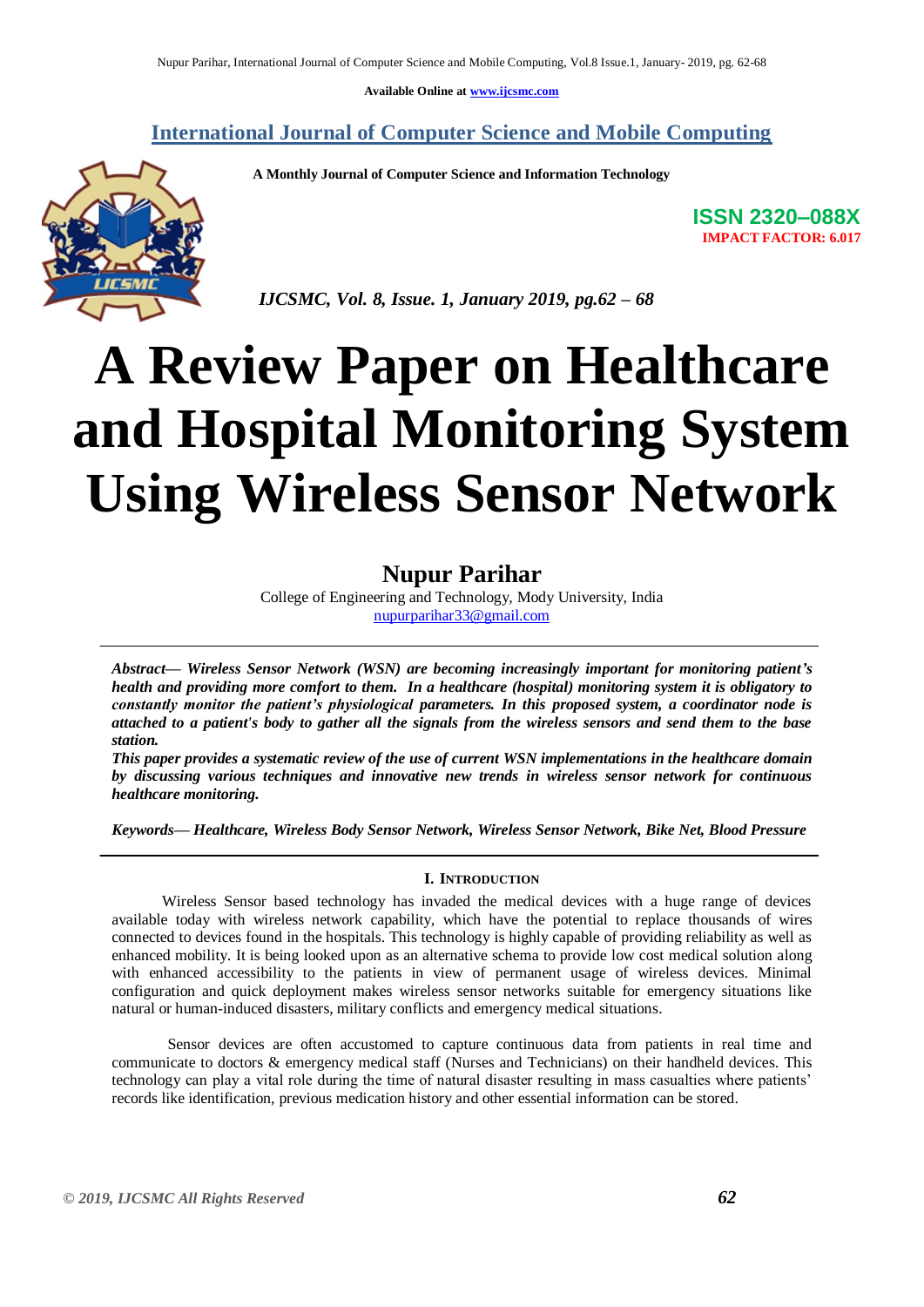This technology is expected to reduce the amount of time the doctors require to identify the problem and consult fellow doctors through the use of hand held devices while communicating in ad hoc mode. These devices use minimal power and are robust which decrease their dependence on available infrastructure and this makes them an attractive alternative. It promises to reduce the number of visits required by patients for regular health checkups by allowing doctors to remotely monitor the patients and advice them accordingly.

Body sensor network systems can assist people by providing various healthcare services such as medical monitoring, memory enhancement, medical data access and communication with the healthcare provider in emergency situations through the SMS or GPRS. Continuous health observations with wearable or clothing-embedded transducers and implantable body sensing elements will increase detection of emergency conditions in patients which are at a high risk. Not only the patient, but their families will benefit from this technique too. These systems provide functional methods to remotely acquire and monitor the physiological signals without interrupting the patient's normal life and henceforth improving life quality. Although current systems allow uninterrupted monitoring of patient vital signs, these systems require the sensors to be placed near bedside monitors or PCs and limit the patients to their beds. But now, there is minimal relation between the sensors and the bedside equipment due to the wireless devices and wireless networks. These systems do not restrict the patient to be limited to his bed and permit him to move around with a condition to be within a specific distance from the bedside monitor.

Out of this range, it will be an impossible task to collect their data. In most cases, healthcare monitoring will be done by infrastructure-oriented wireless networks like commercial cellular/3G networks or wireless LANs. But the scope of these infrastructure-oriented networks can change with respect to time or location. Sometimes the coverage of wireless network is not accessible or the coverage is available but we cannot access it due to the network issues and lack of obtainable bandwidth. So, with these complications and restrictions, continuous health monitoring is not possible and emergency signals might not be transmitted from a patient to healthcare providers. Under these conditions, we can reach to continuous healthcare monitoring by employing ad hoc wireless sensor networks that can easily transmit vital signals over a short range.

#### **II. POTENTIAL MEDICAL APPLICATIONS**

Traditional WSNs are independent, automatic and utilized in a large scale in either a fixed or a distributed manner. Their data rates are limited by their applications. Wireless Medical Sensor Network requires direct human involvement such as with patients, doctor, nurses and other medical providers which are utilized at a small scale depending on the usability for supporting mobility for the patient to carry the device, demand high data rates with reliable communication and multiple recipients. WMSNs has the capacity to assure the quality of safe keeping of patients with a wide variety of healthcare applications as they can be wearable, implantable, portable and can be integrated on many types of wireless communication motes. It has three different types of medical applications as follows.

#### *A. Real Time Continuous Patient Monitoring*

These applications are predominantly concerned with the monitoring of crucial signs and recording various statistics of the patients. They can be thought of as an effortless substitution of potential wired medical equipment like ECG.

For example, a wireless sensor network system can be incorporated to continuously monitor and detect cardiovascular diseases experienced in patients at remote areas. A wearable wireless sensor system (WWSS) is designed to continuously capture and transmit the ECG signals to the patient's mobile phone. The fastest alert will be forwarded to doctors, relatives and concerned hospital staff using the proposed data processing algorithm implemented in the patients' mobile phone. The proper information from WWSS will then be transmitted to a central station, which can provide a service to the doctor to examine his patient's record and provide his prescription immediately on his request. A diverse wireless network design is also proposed for the continuous transmission of data from WWSS to a Central Data Centre (CDC).

#### *B. Home Monitoring for Chronic or Elderly Patients*

Wireless Sensor Network medical applications are designed with the intent to decrease the duration of patients in the hospitals except for the total time required for procedures. This facilitates the physicians to observe and examine several patients virtually at the same time which cannot be achieved if the patients are hospitalized.

In maintaining the health of elderly or persistently ill patients, it can be useful to monitor their health status through their daily routines in their own home. Several sensors were installed and placed, including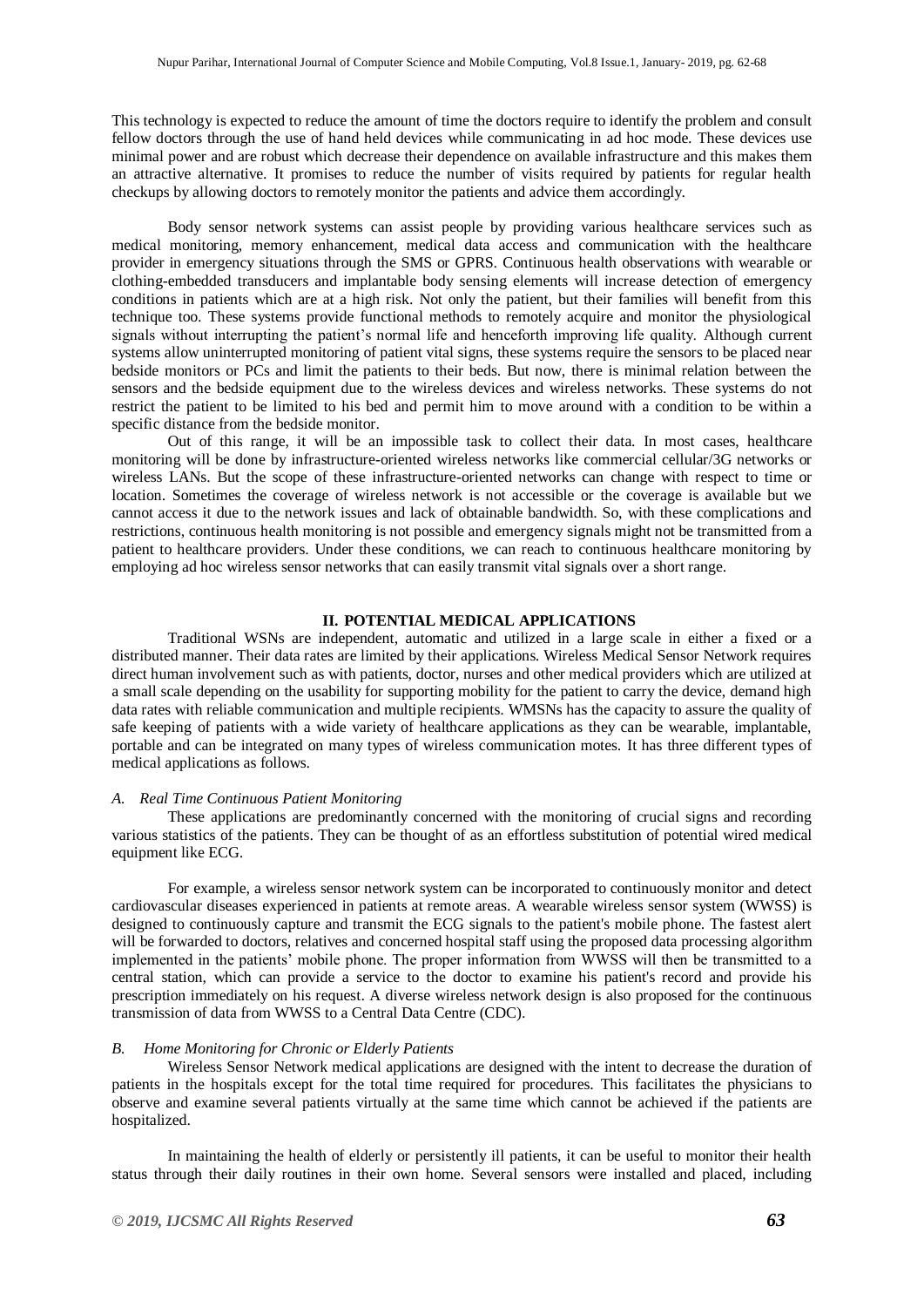infrared sensors to detect human movement, magnetic switches to detect the opening and closing of doors, watt meters embedded in wall sockets to detect the use of household appliances, a flame detector to detect the use of a cooking stove, sensor to detect the presence of a subject in a room by monitoring the carbon dioxide expired. The sensor outputs were recorded on a personal computer located in each house and the data were automatically transferred daily to another site via the Internet. With the sensors, a network and data system the monitoring was fully automatic and did not require placement of any sensors on the subjects or any operations by subjects. Such monitoring can contribute to the maintenance of health of elderly and chronically ill patients even when they are comfortably residing in their homes.

#### *C. Clustering of Long Term Databases of Clinical Data*

These applications are predominantly concerned with the study of epidemic diseases and issues related to community health. Collecting and sharing data across the health care system is equally important for the collection of information about clinical data. Health care involves a divergent set of public and private data collection systems, including health surveys, administrative enrolment and billing records and medical records used by various entities, including hospitals, physicians and health planners.

- 1) Correlation of Bio sensor readings with various other patients' information.
- 2) Longitudinal studies across the populations and incorporation of study effects of interventions and Data Mining.
- 3) Allowing long term care and trend analysis of clinical databases.

The most salient feature of such a network would be in case of some large accidents, fire or natural calamities like floods or terrorist attacks. In such scenarios the normal community services may be damaged or destroyed leaving a large number of patients unattended which can cause a heavy load for the emergency personnel attending the casualties. Since the primary communication infrastructure would be completely damaged, because of which the number of victims might increase to a large extent and the only way to track them would be through papers and reports with manual identification of each one of them.

The sensor networks interconnected with other wireless technologies have the possibility to affect the large number of casualties by providing a method of real time continuous monitoring of vital system of patients. Each patient can be provided with a tag for his/her identification which can be used for their identification and to examine their previous medical history. The emergency staff can thus have more precision and will have the provision to keep a watch on the patients who require immediate care upon receiving alerts from changes in the health status. This can also be transmitted back to the hospital where the patients are being moved so that the doctors have the opportunity to coordinate with the acquired data and identify the necessary procedures for the patients.

Sensor networks are thus a proper set of tools for collecting information, and to access sensitive information either by storing sensor data or by eavesdropping on the network. A system stores the sensed data in an anonymous database, removing the details that an antagonist might find useful. Another possible approach is to process queries of the sensor network in a distributed manner so that no single node can notice the query results in their totality. This approach guards against probable system abuse by various compromised malicious nodes.

#### **III. HEALTHCARE PROJECTS**

A ubiquitous healthcare prototype system is designed particularly for hospitals. The proposed system follows the concept of placing unobtrusive wireless sensors on a person's body to form a wireless network with a base station connected to the monitoring PC through which the patient's health status can be observed continuously. The architecture and application of the proposed system is depicted in Fig. 1.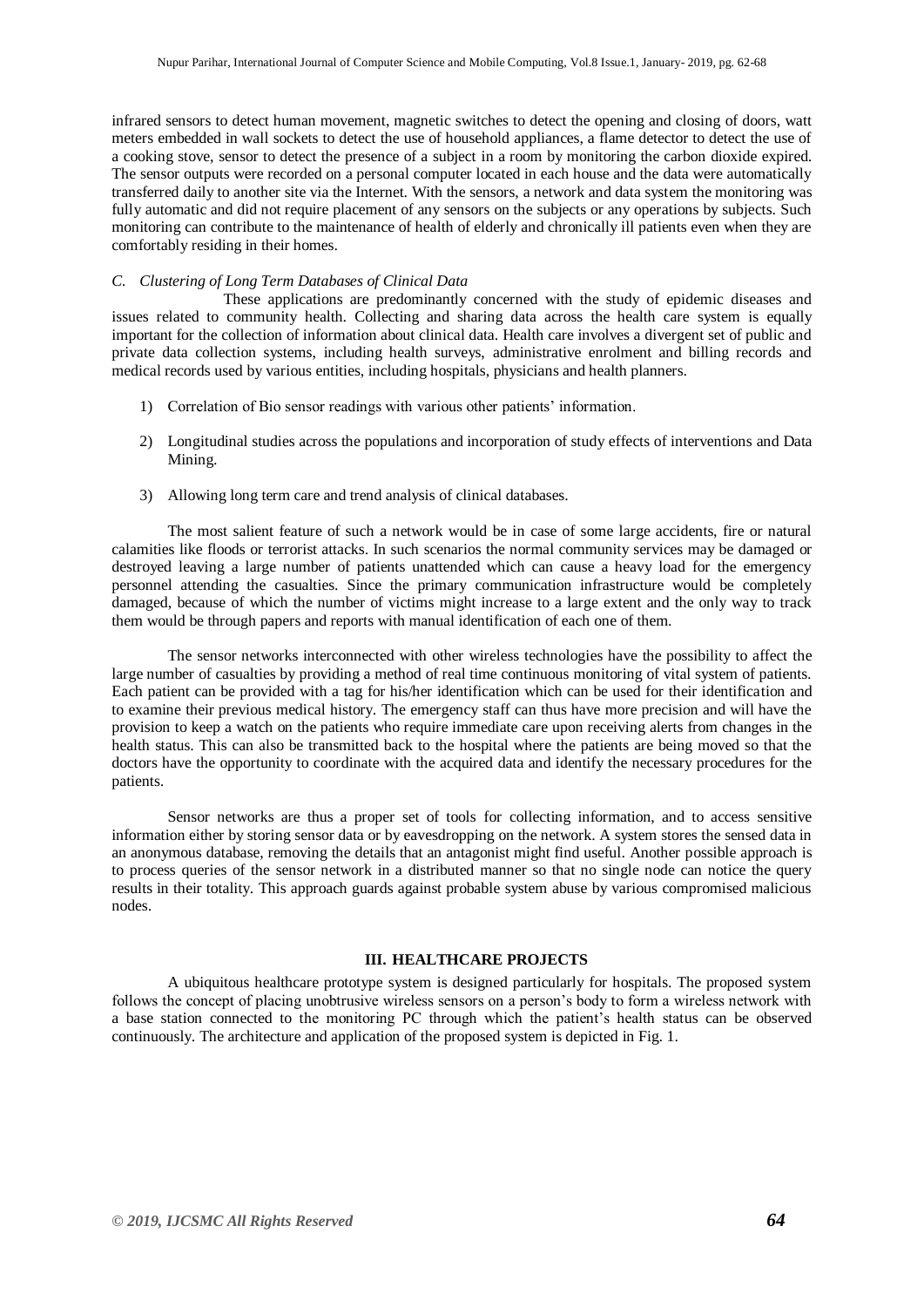

Fig. 1 Architecture for Multi Body Sensor Network System

- *A. Multi Patient Body Sensor Network System Components*
	- 1) *WBSN:* WBSN (Wireless Body Sensor Network) includes four sensors which are responsible for collecting the physiological signals from patient.
	- 2) *WMHRN:* WMHRN (Wireless Multi-Hop Relay Node) consist of a number of wireless relay nodes which sends the vital information to the base station.
	- 3) *BS:* A Base Station (BS) receives the relayed data and sends it back to the PC through a cable.
	- 4) *GUI:* Graphical user interface (GUI) is responsible for storing, analyzing and presenting the received data in graphical and text format and sending an SMS to the healthcare provider or to patient's family members in case of emergency conditions through the GPRS or GSM modem.

The architecture of multi body sensor network includes sensors which consist of a statistical plane to provide coordination and communication across the wireless medical devices. The communication model comprises of Publisher- Subscriber data delivery model where the sensor nodes publish vital signs, location information, its identity and others. Rescue personnel accept this information depending on the area of interest and receive the subscribed information accordingly.

For example sensors for a pregnant woman can be:

- 1) Motion Detection-Accelerometers: Can be used to measure blood pressure however the patient should be seated or lying down. Hence these sensors can detect a patient's position. If a patient is placed in a proper posture, it can allow other sensors to sense correspondingly.
- 2) Blood Pressure and Heart Rate: Such sensors are used to return the values for blood pressure and heart rate.
- 3) Heart rate and Movement of Fetal: Detection of the heart rate and movement of the foetus used by medical practitioners to assess the health of the foetus.

A distributed scheme to manage the dynamic coexistence of Healthcare Monitoring WBANs perfectly defines the effects of dynamic coexistence on the operation of health based monitoring WBANs. The current IEEE 802.15.4 standard is deprived of procedures required for effectively managing the coexistence of mobile WBANs. The pitfall of such a synergic method is the complexity in maintaining synchronization of the super frame arrangement and the high overhead of changed control messages.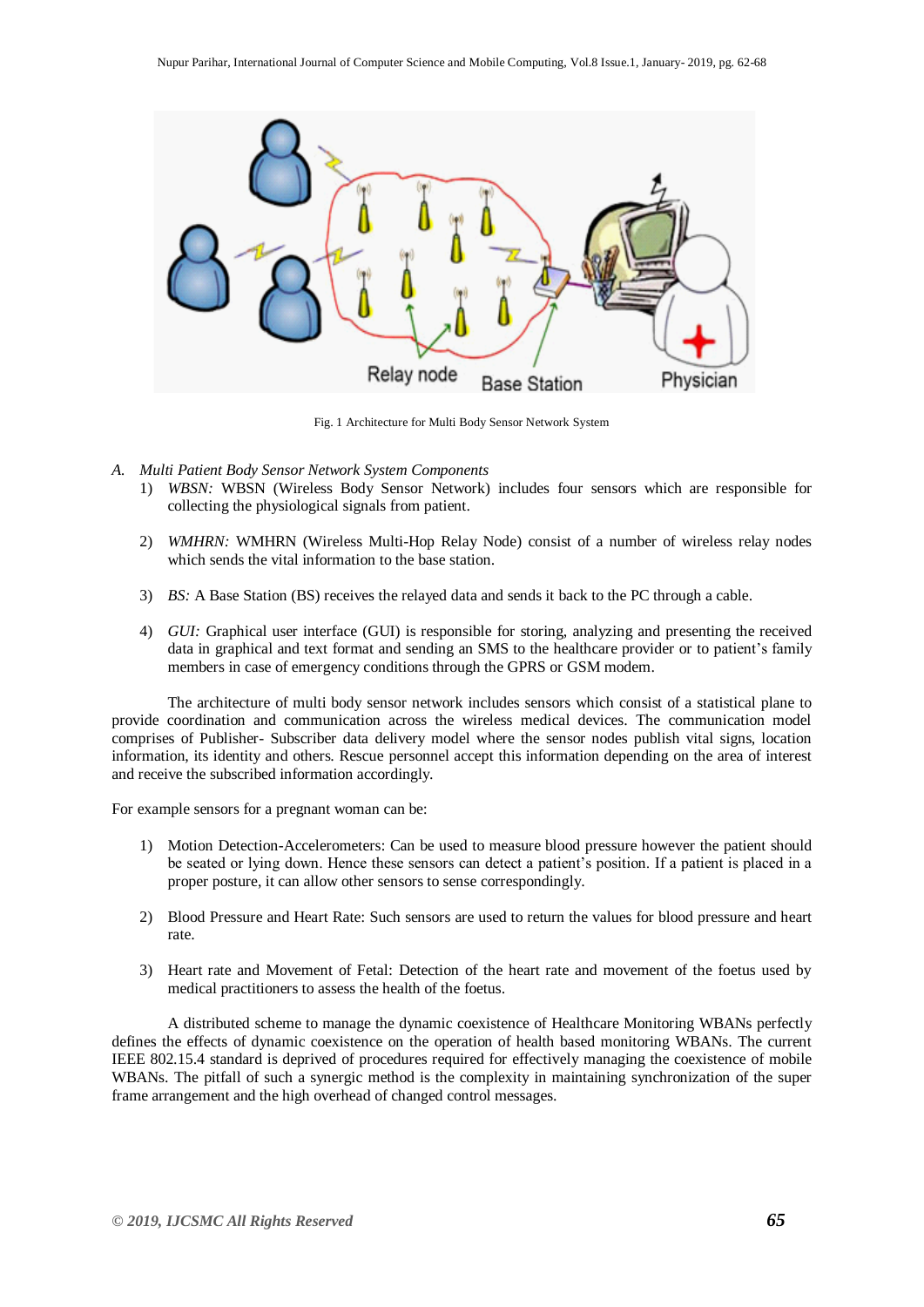#### *B. Code Blue*

Code Blue is a sensor network based medical research project being developed at Harvard. The main objective of this project includes pre-hospital care and in-hospital emergency care, stroke patient rehabilitation as well as disaster response. Research from this project has potentials for resuscitative care, real-time sorting decisions and long term patient observations. This project consists of hardware and software parts.

Fig. 2 shows a Mote based pulse oximeter which is a Wireless Vital Sign Sensor which forms a part of hardware which includes a Mica-2 51-pin connector and a DB9 connector for the finger sensor. It helps in sensing and monitoring the content of oxygen in blood. Pulse Oximeter is a non-invasive technique for keeping a track of a person's oxygen saturation. A blood-oxygen monitor presents the percentage of blood that is loaded with oxygen. If the finger sensor is detached from the patient, the board reports an error condition giving out of range vital sign values.



Fig. 2 Mote Based Pulse Oximeter

It contingently monitors the oxygen saturation of a patient's blood (as opposed to determining the oxygen saturation directly through a blood sample) and changes in blood volume into the skin. The pulse oximeter can be assimilated into a multi parameter patient monitor. Portable, battery-operated pulse oximeters are also convenient for transport or home blood-oxygen monitoring.

#### *C. Project Connect*

The Connect project fundamentally focuses on developing solutions to help people with disabilities in their everyday life. They are trying to generate a distributed wireless communication infrastructure that enables the individual customization of portable devices such as a PDA (Personal Digital Assistant), though the project initially depended on a GPRS for communication between PDA devices and the central server. The main goal of this project is to permit people with disabilities to customize their wireless devices i.e. PDA to keep schedules for them, give them important reminders and allow them to communicate with their caregivers through any of the possible ways provided. Therefore, this system adapts to the user's needs instantly providing them with more reliability.

#### *D. Life Sync Wireless ECG System*

Life Sync Wireless ECG System is a central ECG device that operates by using Bluetooth wireless technology. It has the capability to gather a patient's ECG as well as respiratory data and transmit the information using a two-way radio. In Fig. 3, we can see a set of transceivers that are used within hospital and ambulatory service. The main aim of this device is to provide a more flexible and mobile interface to the existing ECG monitors in hospitals.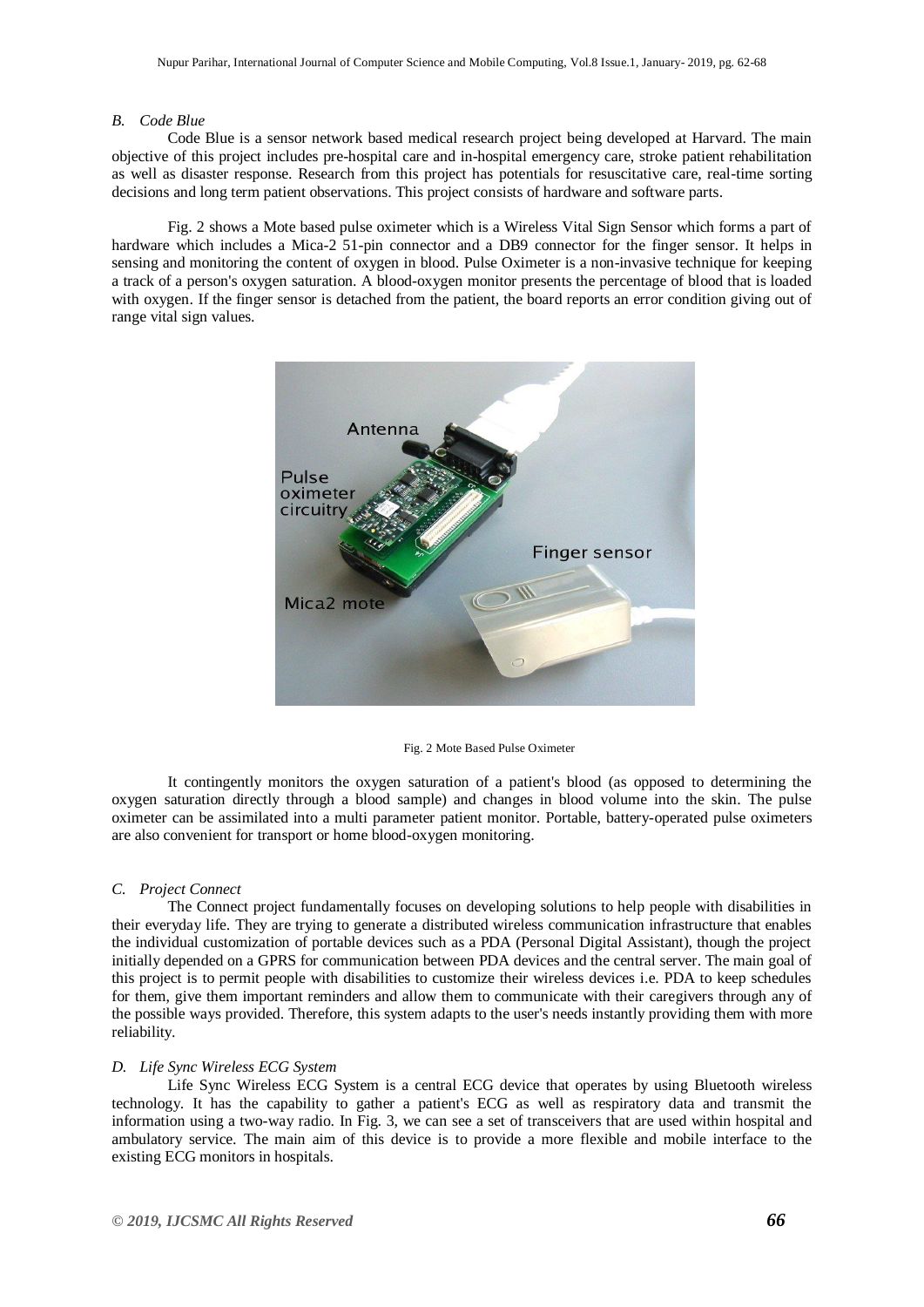

Fig. 3 Wireless ECG Transceiver

The device can be positioned anywhere while the results will be shown in the conventional monitors. One of the main advantages of using this device is that it incorporates continuous monitoring in a mobile environment and also that they are designed to interface with existing medical devices. This will moderately decrease the reluctance of hospitals to phase out old but expensive machines. These devices can thus provide a more systematic, efficient and modern standard interface to such expensive machines.

With wireless network based medical technologies, various innovative applications can be designed which can lend a helping hand to the patients as well as to the medical practitioner. All applications based on empirical methods have a step by step process of a development lifecycle. This is normally starting out with a research project and then moving onto the process of commercialization. Healthcare is an area where wireless networks have the most requirements. Smart home based healthcare technologies are also in the process of being designed which will eventually care for those elderly patients who need long term care and want to cure themselves while being in their own house rather than a hospital bed.

#### *E. Bike Net Project*

Bike Net is a flexible mobile sensing system which was being developed through partnership of Dartmouth College and Columbia University, for cyclist experience mapping holding opportunistic sensor networking principles and techniques. It constitutes a multifaceted sensing system and explores personal, bicycle and environmental sensing using dynamically role-assigned bike area networking.

The Bike Net system contributes by giving us information regarding a cyclists' performance, fitness management by collecting data about cyclist's current and average speed, distance travelled, calories burned and location metadata. It also presents the environment and experience mapping by emphasizing on the healthiness levels in terms of pollution, allergens, noise and terrain's roughness as well as long term performance trend analysis which authorizes the upload of data traces into personal repository and critical data sharing. The data is thus collected and is remotely presented on the web-based portal which refers to opportunistic networking paradigm that data uploading happens according to the opportunities that arise as a result of cyclists' uncontrolled mobility.

#### *F. Alarm Net Project*

Alarm-Net is a wireless sensor network project which was being developed for assisted-living and residential monitoring by University of Virginia. It integrates environmental and physiological sensors in a scalable architecture. The main focus of this network is to provide smart environment and secure patients' monitoring on a daily basis. This system aims to facilitate the concept of health care by including informal caregivers, such as family, friends, and patients' themselves in the process. Early recognition and prevention of diseases insures reduction of costs' with provides simultaneous quality care to patients.